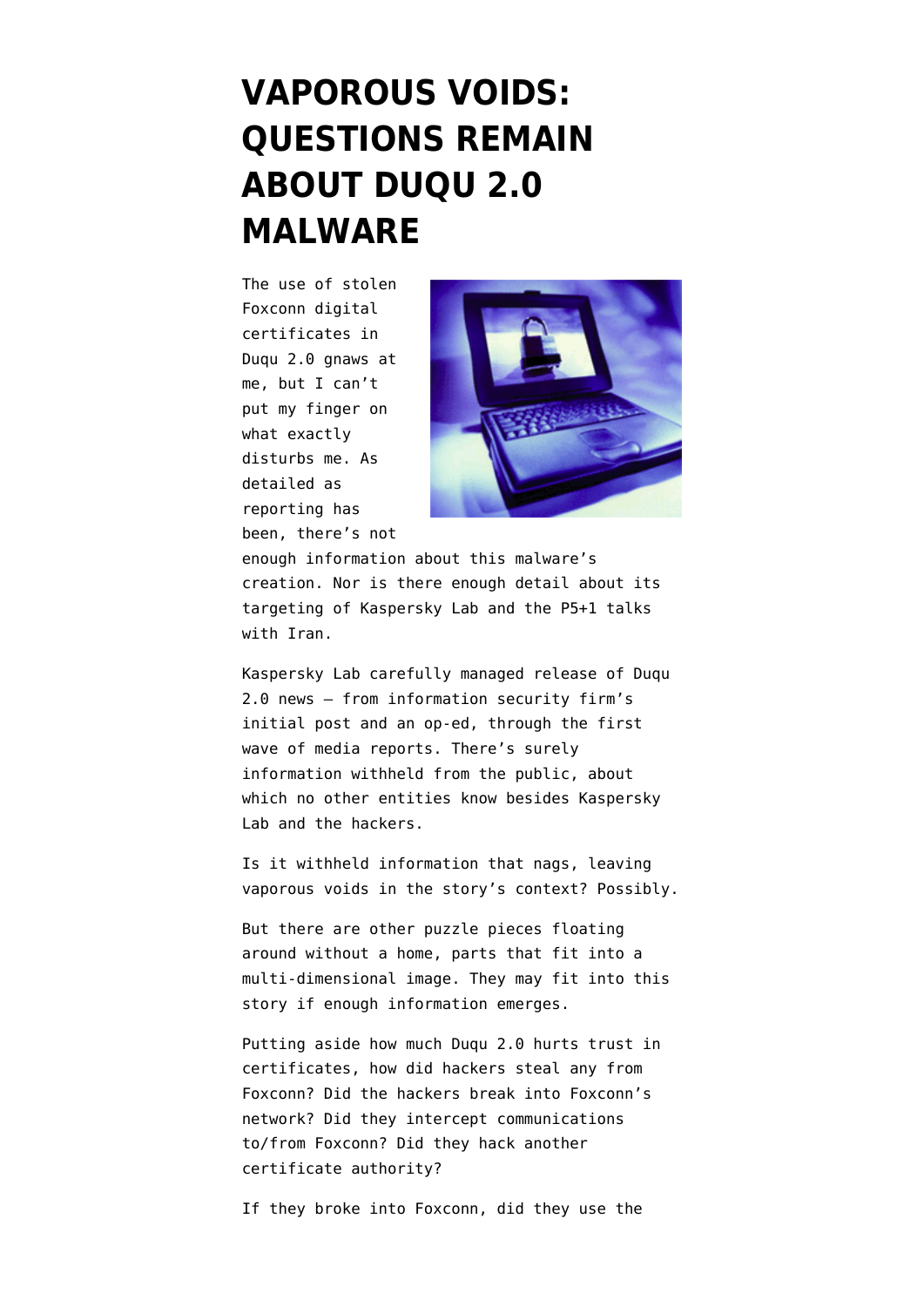same approach the NSA used to hack Syria — with success this time? You may recall the NSA try to hack Syria's communications in 2012, by inserting an exploit into a router. But in doing so, the NSA bricked the router. Because the device was DOA, the NSA could not undo its work and left evidence of hacking behind. The router's crash took out Syria's internet. Rapid recovery of service preoccupied the Syrians so much that they didn't investigate the cause of the crash.

The NSA was [ready to deny the operation,](http://www.wired.com/2014/08/edward-snowden/) though, should the Syrians discover the hack:

> …Back at TAO's operations center, the tension was broken with a joke that contained more than a little truth: "If we get caught, we can always point the finger at Israel."

Did the NSA's attempted hack of Syria in 2012 provide direction along with added incentive for Duqu 2.0? The failed Syria hack demonstrated evidence must disappear with loss of power should an attempt crash a device — but the malware must have adequate persistence in targeted network. NSA's readiness to blame Israel for the failed Syria hack may also have encouraged a *fuck-you* approach to hacking the P5+1 Iran talks.

WIRED's Kim Zetter [noted Taiwan as a common](http://www.wired.com/2015/06/foxconn-hack-kaspersky-duqu-2/) [factor](http://www.wired.com/2015/06/foxconn-hack-kaspersky-duqu-2/) among other recent malware attacks relying on certificates. If the hackers broke into Foxconn, did they also break into other equipment manufacturers located in Taiwan at the same time, or using the same approach?

Which might make one wonder if hackers used a cut to an undersea cable serving Taiwan to that end. Such submarine communication line cuts have [increased in number](http://research.dyn.com/2014/03/beware-the-ides-of-march/) over the last handful of years. Cable [APCN-2 experienced two major](https://en.wikipedia.org/wiki/APCN_2) [disruptions](https://en.wikipedia.org/wiki/APCN_2) between March 2014 and February 2015, characterized as cuts or fiber breaks, though the cable is supposed to have [self-](http://www.submarinenetworks.com/systems/intra-asia/apcn-2)